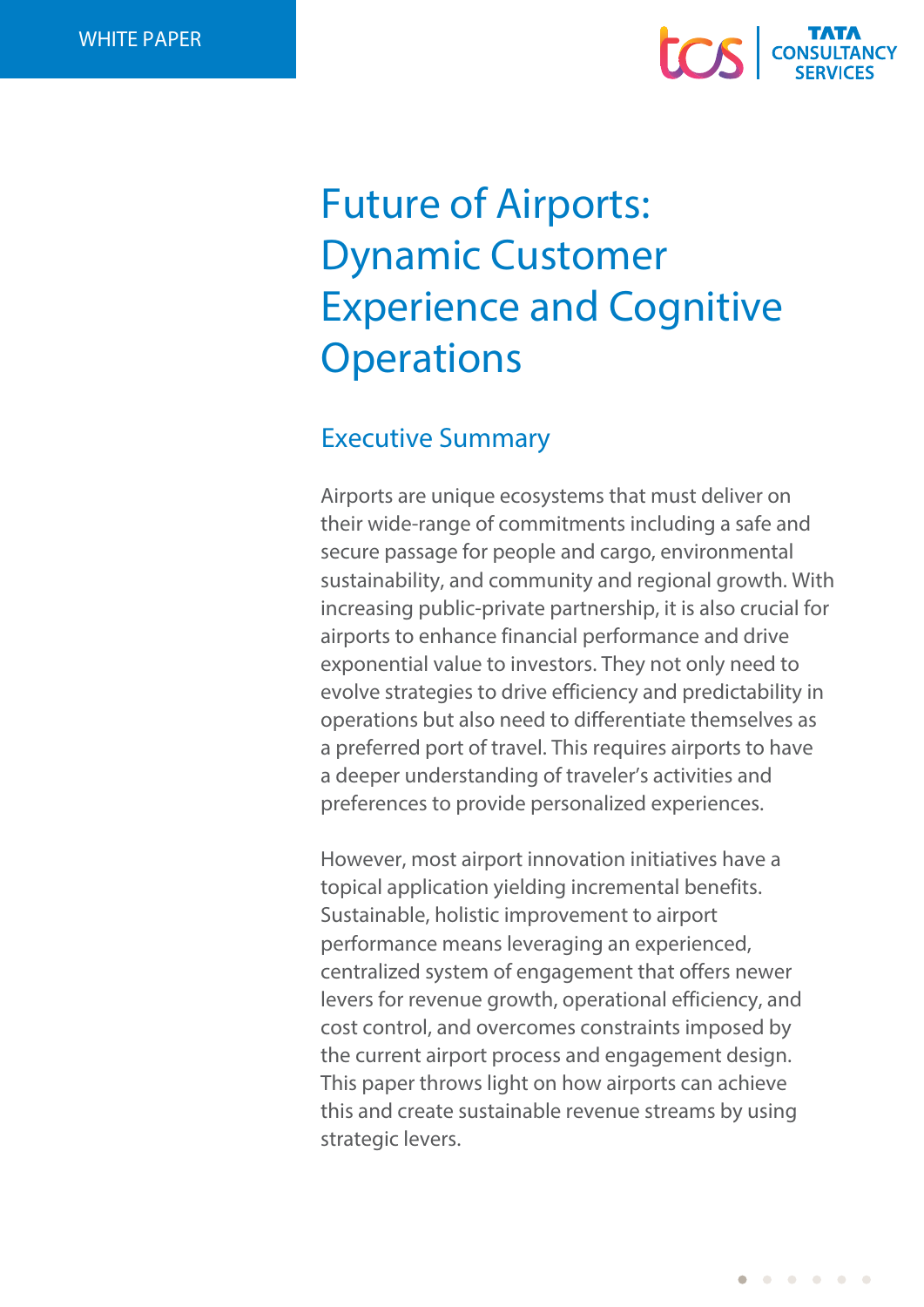

## Exploring Newer Sustainable Revenue Streams

According to the recent ACI report on airport economics,<sup>1</sup> an airport's financial sustainability significantly depends on newer revenue streams with traditional aeronautical revenues covering just 52% of the cost of airport operations. For instance, airports rely on non-aero revenue streams such as car parking, retail, and food and beverage concessions to make up for the shortfall and drive profitability. But airports still fail to deliver on their true potential due to a highly segmented, departmental approach to products, services introduction, and guest management. This hampers the provision of omnichannel personalized interactions across guest touchpoints, throughout the airport. At the same time, inadequate collaboration within the travel ecosystem results in poor utilization of facilities and resources, thereby leaving untapped value from capital investments.

An internal study of the annual reports for 64 leading airports for the financial year 2018-2019 by TCS' Strategic Initiatives Group for the Travel and Hospitality vertical highlights a major focus area for airports is to improve passenger experience and operational efficiency. Airport operators are looking at digital transformations to include all areas of operations from baggage and passenger flow to safety and security, and even fostering of community values. However, they still lack new ways of collaboration and commercial arrangements. In addition, most of the transformative initiatives are mere additions to existing business



### Interaction Channels Kiosks, Portal, Mobile Apps etc

*[1] ACI, Airport Economics 2019 Highlights, https://store.aci.aero/product/airport-economics-report-2019/*

*Figure 1: Future Airports Strategic Capability Map*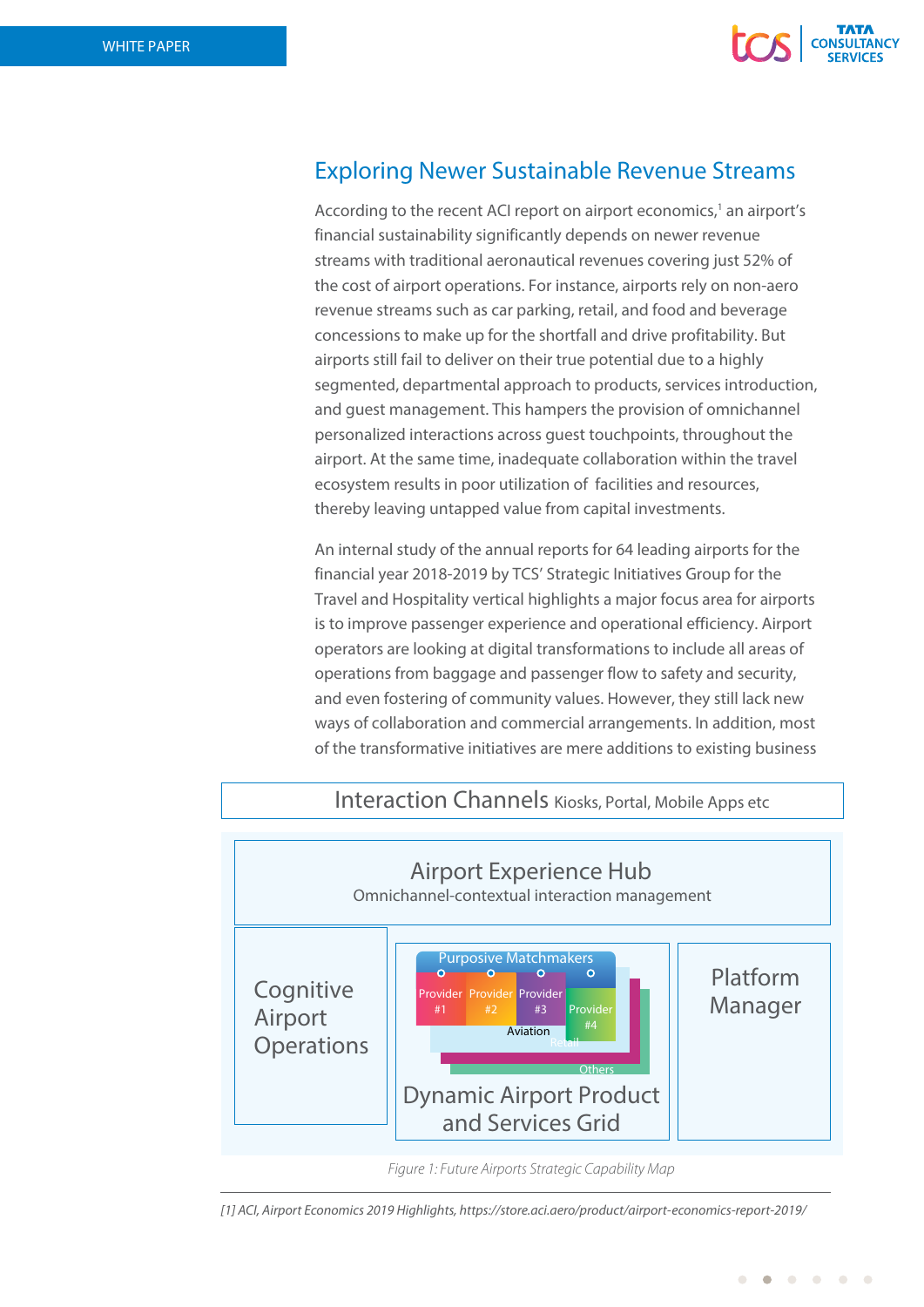

models and fall short in providing a robust approach to long-term, sustainable airport performance.

## Roadmap to Dynamic and Cognitive Operations

For airports to gain greater control on operational performance, become future-ready, and drive sustainable growth, they need to develop the capability to deploy agile and nimble transformative business models (see Figure 1). underpinned by use of technology.

**Interaction channels:** A wide range of applications for passengers and enterprise users helps improve collaboration and experience.

**Platform manager:** Platform management capabilities for enabling partner on-boarding, mapping customer journeys, creating configurable offers for consumer interactions, building product catalog, and ensuring necessary platform administration, security, and device management.

**Experience hub:** Channel independent journey management through a consent-based digital journey token that can help analyze interaction context and provide personalized offers.

**Dynamic airport product and services grid:** Dynamic model-driven offer management that matches the the resolved set of contextual demands based on available offers.

**Cognitive operations:** An enterprise digital twin, built on a robust data and analytics workbench for enabling advanced visualization, impact analysis, and decision management for implementing truly nimble operations designed for public transportation infrastructure contexts.

## Transforming Airports: 3 strategic levers

#### **Lever # 1 - Address missing links in the travel value chain**

Airlines have been increasingly investing in upstream digital engagement for travel products and services. However, process legacies and the lack of adequate information sharing capabilities between ecosystem partners hampers integration of product delivery. This in turn results in poor traveler experience and unmet traveler needs. Opportunities include packaging and distributing airport and local entertainment products, enabling airport spoking services such as secure bag pickup and drop services, and fast-tracking passenger processing products for business travelers. It is also crucial to personalize airport touchpoints to cross-sell and upsell concessions, parking, and ground access products, and provide concierge and service recovery services such as alternate connections and hotel accommodation.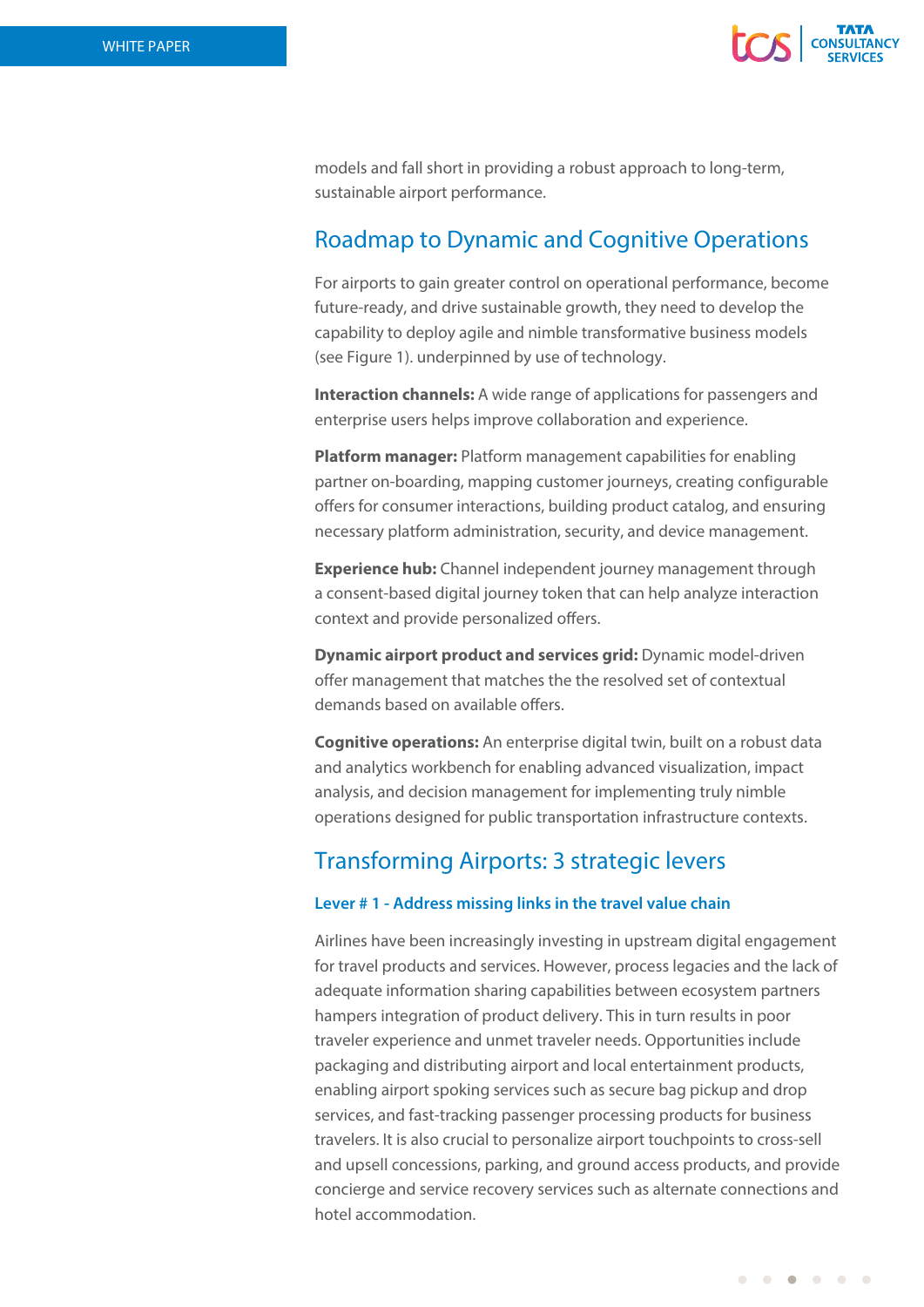

A flexible engagement platform underpinned by the proposed capabilities such as experience hub, dynamic process and services grid will enable flexible travel participation across the value chain. This will help build a well-orchestrated, collaborative approach across players in the travel value chain and contextualize product or service matching. This will ultimately drive personalized customer experience, enhanced customer satisfaction and enable the airport's non-aero revenue prospects.

#### **Lever # 2 - Reimagine airport commercial**

Airport commercials have significant potential to drive value by reducing the entry barrier to concessionaires and providing greater access to consumer touchpoints to dynamically package and market products and services. Greater inclusion of regional micro, small and medium enterprises (MSMEs) for authentic products or services can render unique shopping, hospitality, tourism, and other experiences. This helps mitigate the risk of losing sales to other hub airports.

For instance, low cost, faster onboarding of region specific MSMEs into the airport retail ecosystem with contextual marketing enablement of their products can help MSMEs promote them to a wide range of travelers, especially foreign tourists. This helps combat funding and production challenges, while enabling product differentiation, improved packaging, brand building, product display and clientele building. This in turn can boost retail shopping spend significantly by foreign tourists.

Airports should also transcend into a multi-faceted guest experience arena while providing efficient travel services such as a smart airport cities that integrate diverse capabilities. This helps drive exponential value from infrastructure investments. To minimize risk and exposure to aviation businesses, it is also important that smart airport cities are designed for multi-purpose activities such as retail marketplace, special economic zones, multi-modal transportation, entertainment arenas and MICE (Meetings, Incentives, Conferences, and Exhibitions) while supporting off-airport activities providing travelers greater control of their time. Reimagined airport commercial needs robust customer experience management and a nimble approach to offer products and services by a variety of providers through strategic capabilities such as experience hub and dynamic product or services grid.

#### **Lever #3 - Move from lean operations to nimble operations**

Airport operations should now shift from a lean model delivering on a planned schedule to a nimble model that provides greater adaptability to dynamic situations and greater accountability to the ecosystem partner's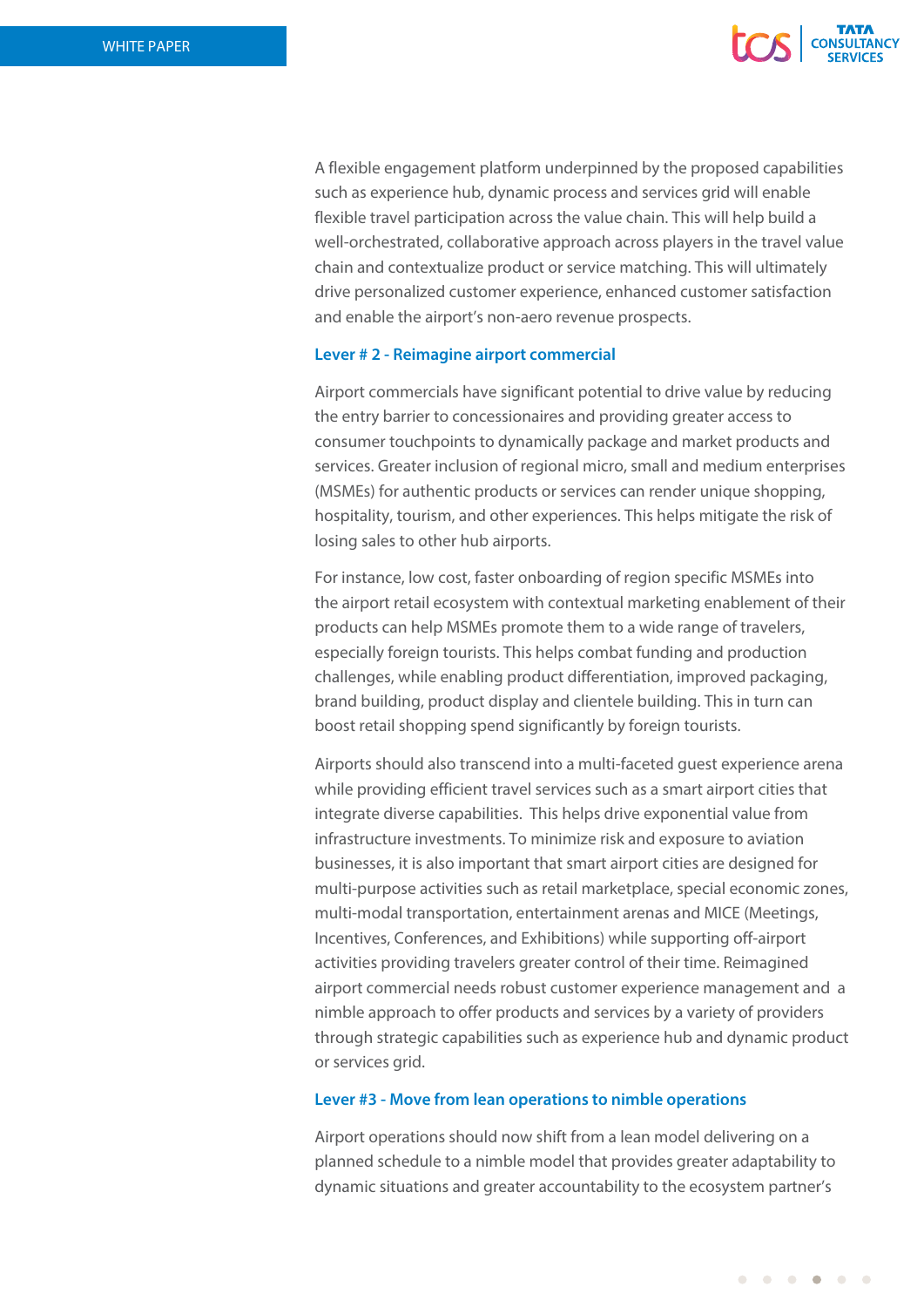

 $\begin{array}{cccccccccccccc} \bullet & \bullet & \bullet & \bullet & \bullet & \bullet & \bullet & \bullet \end{array}$ 

performance. For instance, global pandemics such as COVID-19 require improved resilience and adaptability to withstand the situation and recover stronger than ever. This underscores the necessity for greater collaboration between ecosystem players to drive holistic value to customers centered around their safety and wellbeing. ICAO<sup>2</sup> projects that approximately 30% of airline operating expenses are spent on ground operations. However, there is still a need for shared situation awareness and greater operational collaboration for mutual benefit. A transparent and insights driven approach based on proposed cognitive operations provides significant impetus for collaborative and intelligent airport operations. This ensures multi-horizon tactical planning, real-time impact analysis and data-backed response management environment.

## Ensuring Customer-centricity for Exponential Growth

By embracing strategic cognitive and collaborative capabilities, airport authorities can uplift non-aeronautical revenue and improve customer experience through seamless onboarding, dynamic integration of products or services with contextualized offers, improved self-service, process interoperability, and flow efficiencies. Additionally, cargo revenue can be improved through a combination of marketplace style trading slots, resources and better forecasting of data driven insights. This in turn helps improve operational transparency and boosts collaboration, and aids advanced operational decision management for driving responsive operations and IT and resource cost optimization for reduced total cost of ownership

Airports can drive exponential value by developing a targeted value proposition for different consumers within the platform. This will require restructuring partnership agreements and propositions for mutual value and incentivizing adoption. The primary intent should be eliminating economic friction through democratizing access to products and services available within and around the airport while ensuring contextual packaging. This approach not only opens newer avenues for the ecosystem partners to transcend competition and co-create new value, but also helps create better guest experience, conduct collaborative operations, and build sustainable commercial models.

*<sup>[</sup>*2*] ICAO, Airline Operating Costs and Productivity, 20-23 Feb 2017 https://www.icao.int/MID/Documents/2017/Aviation%20- Data%20and%20Analysis%20Seminar/PPT3%20-%20Airlines%20Operating%20costs%20and%20productivity.pdf*